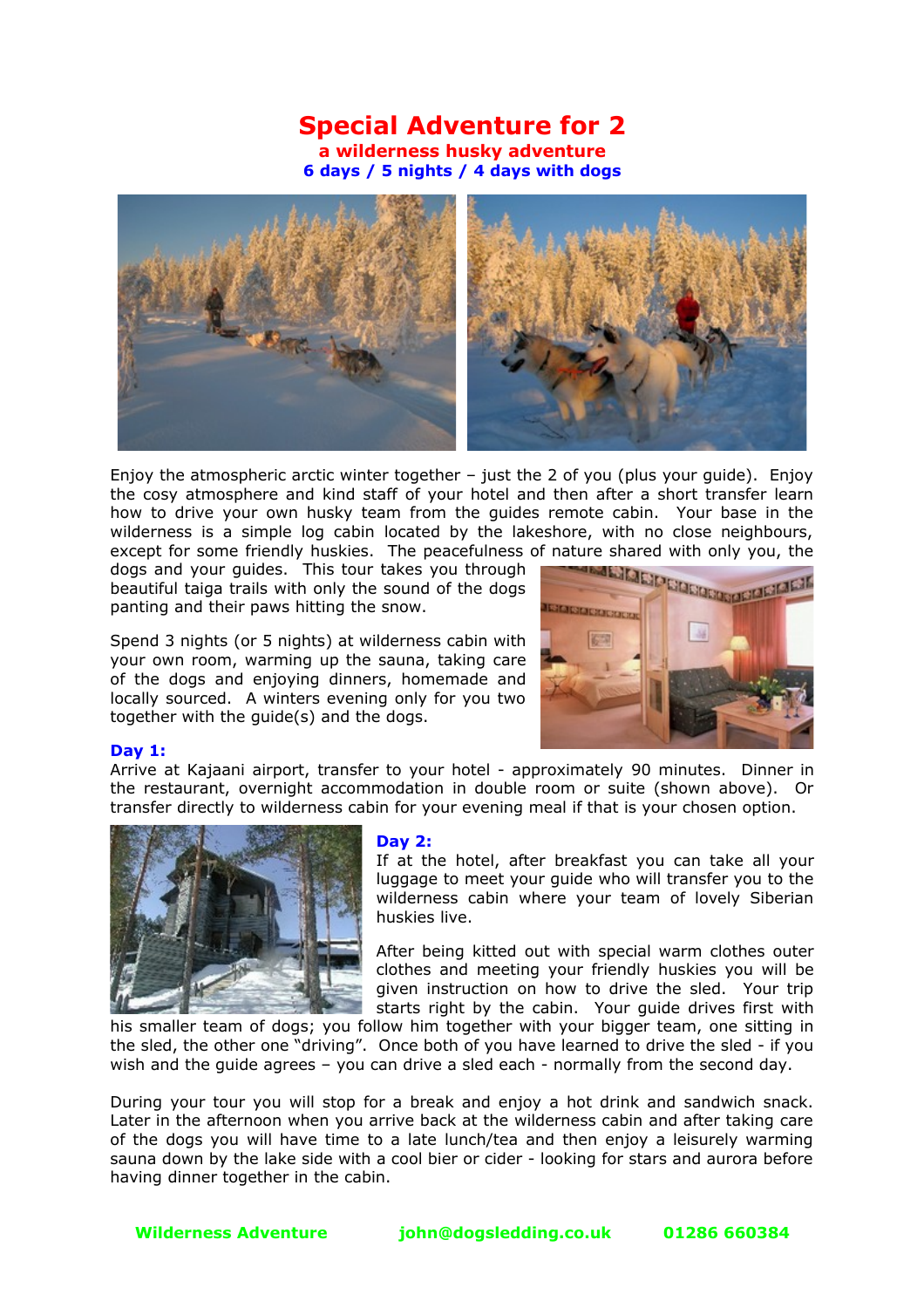**Day 3:** After breakfast as it is only you two with the guides and the dogs, there is no need to worry about strict timetables. The schedule will be done according to your own wishes. When you feel so, it is time to head out for another day with the lovely huskies. A short lunch stop will be enjoyed in the forest. Tired muscles will be healed, after a late lunch, in the warmth of sauna, as every evening before dinner in the cabin where you can reflect over another great day out.



**Day 4:** Today's day tour is similar but on different trails. These 'private' trails are only prepared with snowshoes and the dogs. It may not be as solid and fast as the ones near Kuhmo, but you will get a chance to experience what dog sledding has traditionally been, before the time of snowmobiles. And what's the best, the dogs enjoy this challenge too! On these trails you are unlikely to see snowmobiles or XC skiers. You have the wilderness to yourselves.

**Day 5:** As day 4 but in the afternoon (if you are not staying at the cabin for the whole tour) after

your late lunch - gather your belonging – say good bye to the huskies – before your transfer to the hotel. Evening sauna. Dinner in your hotel.

**Day 6:** After breakfast, transfer to Kajaani airport.

**2019 Dates:** 20<sup>th</sup> January to 31<sup>st</sup> March **Group size: 2** 

**Cost: £1645** per person in double room at hotel **\* £1725** per person in a suite for 2 at hotel **\***

*\** **Accommodation change:** Instead of 2 nights in the hotel (first and last night) you can have all five nights in the cabin instead – just request when making the booking. Cost is the same.

## **Includes:**

Transfers (Kajaani airport – hotel/cabin - Kajaani airport), 2 nights in double room or suite (if booked) in hotel with half board (or cabin full board), with evening saunas. Special Adventure for 2 itinerary, double room with fireplace in the log cabin with indoor (warm) loo - NOT en-suite – guide has a separate room. Wood heated traditional sauna in lake-shore sauna, English speaking experienced guide, team of Siberian Huskies and sledge, overalls, boots, hats, gloves, bag for your personal things (for sled – you can leave most travelling clothes at the hotel). 5 breakfasts, 4 picnic lunches, 5 dinners.

**Not included:** Flights to Kajaani, travel insurance, alcohol in hotel.

**Extra nights half board at the hotel:** £100 per person sharing a double room and £135 per person sharing a suite.

**Additional activities** such as snowmobiling, XC skiing and snowshoe hikes are possible from the hotel – please ask for details.



**Notes:** the cabin as well as having an indoor loo, does have electricity and a shower if needed.